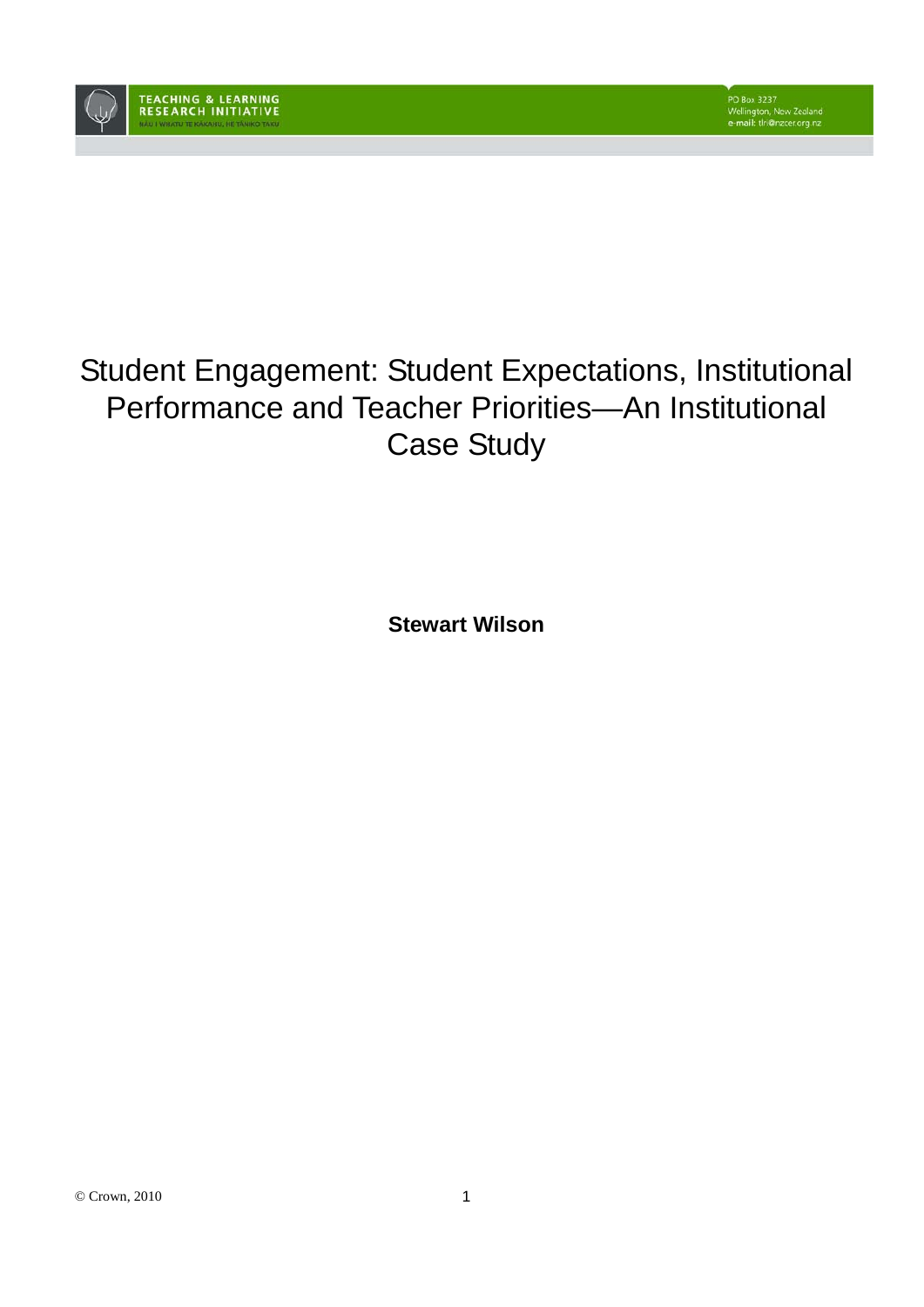# **Abstract**

This case study reports on research at a New Zealand institute of technology, a statefunded polytechnic delivering applied vocational education to more than 10,000 students every year (4500 equivalent full-time students). The institute provides a range of nationally and internationally recognised certificates, diplomas and degrees in automotive, business, exercise science, vet nursing and animal care, information technology, construction and built environment, engineering, hospitality, creative technologies, funeral services, hairdressing and beauty, English as a second language (ESOL), travel and tourism, and health.

The case study was part of a Teaching and Learning Research Initiative-funded research project on student engagement that involved nine institutions The case study investigated two engagement strands<sup>[1](#page-1-0)</sup>: transactional engagement (students engage with teachers), and institutional support (institutions provide an environment conducive to learning). Data from a student survey, teacher survey, and student interviews were used to compare student expectations, institutional performance, and teacher priorities on a range of dimensions. The institute performed well on most factors that students thought were important, but there was some evidence of it not fully meeting student expectations. Five factors important to institutional mission were examined application of knowledge in practice, support, independent learning, working with others, and respect for cultural diversity. The institute performed well on these but there were some mismatches between institutional performance, teacher priorities and student expectations.

Several themes and recommendations emerged from the case study. The importance of good teaching to help students engage with difficult or unpopular subjects was reaffirmed, including the importance of interaction, prompt and useful feedback, respect, support and encouragement. Opportunities to apply learning were also important, so "theory" needs to be integrated with practice and taught in a practical context, not as a separate component. Learning support services were important in complementing but not replacing support and encouragement from teachers.

Informing students how institutional rules and systems work was not performed well by the institute or given high priority by teachers, but was regarded as important by students. Given that the institute provides considerable information on these matters

-

<span id="page-1-0"></span><sup>1</sup> The conceptual organiser used for this project was developed from reviews of literature over time. Consequently it has evolved in terms of the number of lenses/strands used and terminology used. The evolving nature of the project explains the differences in the way the organiser is presented from the overview papers.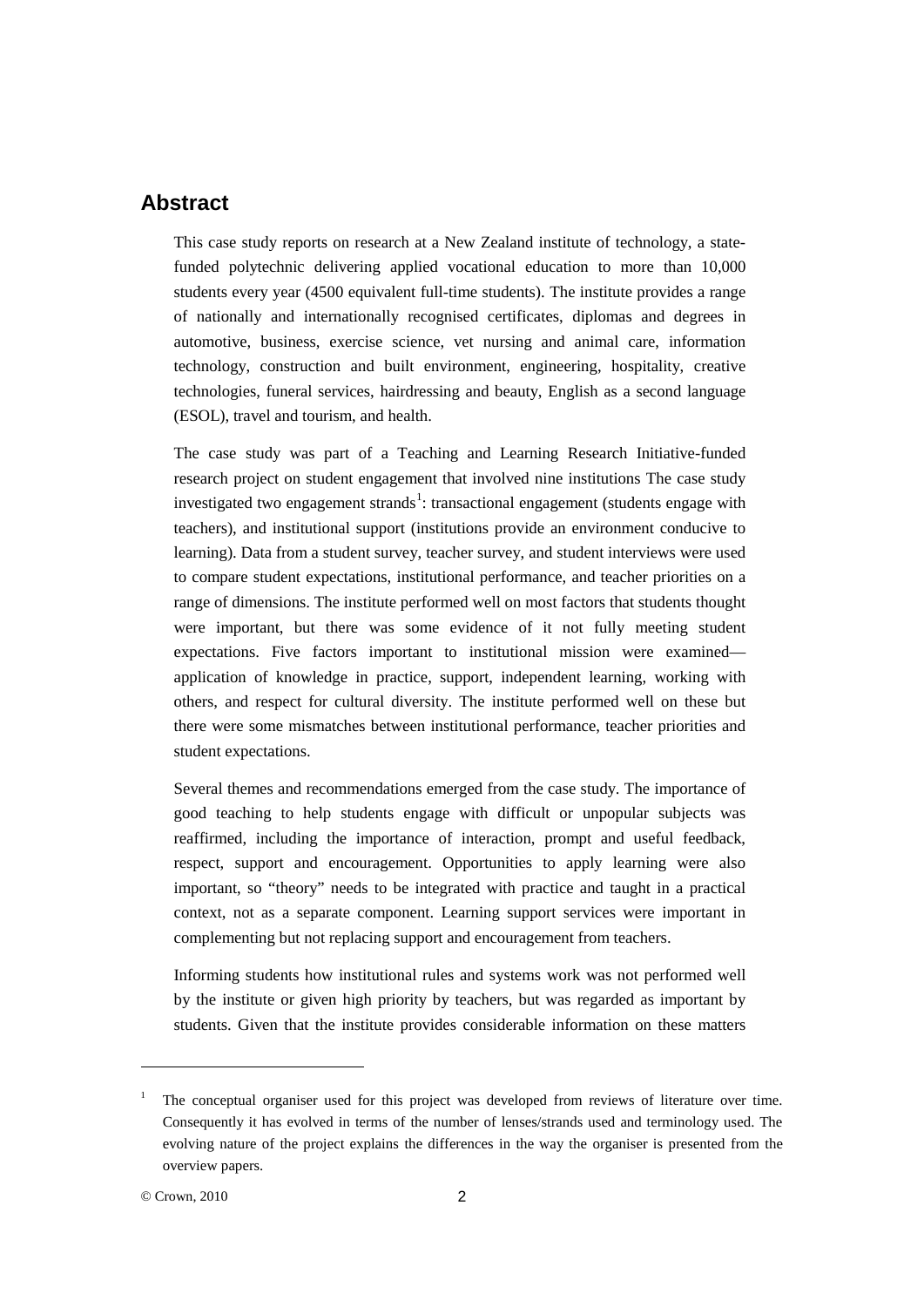via handbooks, course outlines and orientation, an evaluation of the effectiveness of these is needed.

Being able to work independently is an important skill for the workplace and it is important to the institute's mission to provide applied vocational learning, but students did not regard it as very important. However, the interviews revealed that they undertook quite a lot of independent learning, but mostly in the form of reading and rote learning. Teachers may therefore need to provide help to improve students' selfdirected learning.

Students did not think being encouraged to work with others was highly important, but this seemed to relate to negative experiences with group assessments. Students and teachers need training so that group assessments are well structured and managed.

All ethnic groups considered the institute performed well on respect for cultural identity and teachers accorded this a high priority in their practice. The importance of these efforts was confirmed by the finding that for students operating in an unfamiliar cultural environment, cultural respect was highly important.

There was no evidence that the needs of certificate and diploma/degree students differed. Therefore an approach to teaching that focuses on assumed differences (or deficits) between different types of students is not justified. Meeting the needs of different student groups and subjects is core business for teachers, not something just needed for certain groups of students.

In summary, the case study confirmed the importance of transactional engagement (students engage with their teachers and each other), teacher support and guidance, and cultural respect. Recommended areas for action include the teaching of "theory" in a way that integrates it with practice, ensuring students know how institutional systems and administration work, developing effective self-directed learning, and the management of group assessment.

# **Introduction**

Student engagement is a multi-faceted concept. It can be defined in terms of what students do, for example, "the time and energy students devote to educationally purposeful activities" (Kuh, 2001); in terms of what institutions do, for example, to "generate conditions to stimulate involvement" (Australian Council for Educational Research, 2009); and in terms of other influences affecting students' interactions with their institution. It is a complex process involving a range of student, institutional and external factors (Krause, 2005).

Student engagement has been widely researched in overseas contexts. In the United States much of this relates to the American National Survey of Student Engagement (NSSE), which focuses on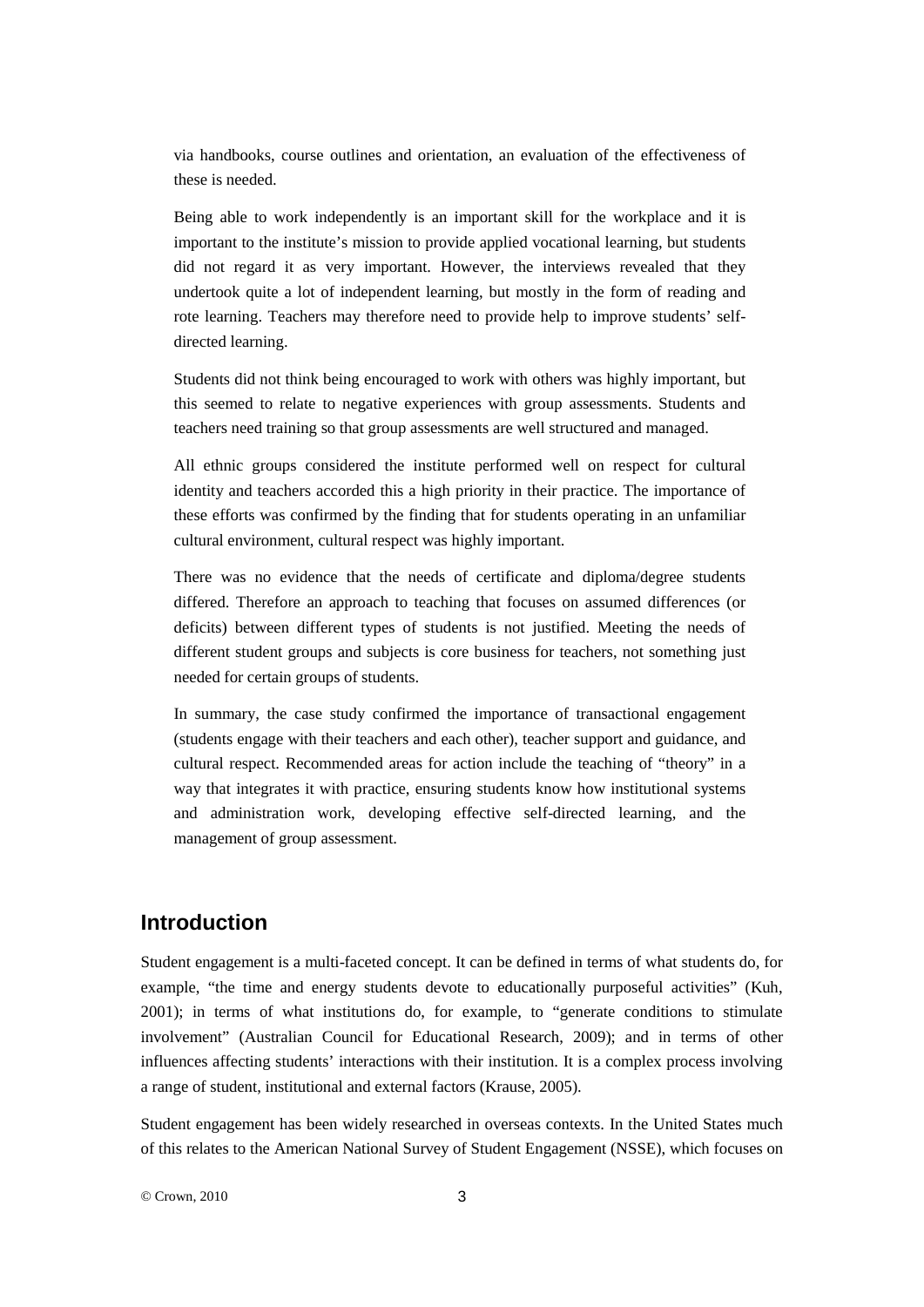four-year colleges and universities, and the Community College Survey of Student Engagement (CCSSE) which focuses on two-year institutions. The NSSE uses five scale descriptors for engagement: level of academic challenge, active and collaborative learning, student–faculty interaction, supportive campus environment, and enriching educational experiences (National Survey of Student Engagement, 2009). Much of the research in the United States is based on the NSSE data (see for example Hu & Kuh, 2002, 2003; Kuh et al., 2005). The Australian equivalent of the NSSE is the Australasian Survey of Student Engagement (AUSSE) which uses six scale descriptors: active learning, academic challenge, student and staff interactions, enriching educational experiences, supportive learning environment, and work integrated learning (Australian Council for Educational Research, 2008). In the United Kingdom there is the National Student Survey, and some research has been generated from the Learning and Teaching for Social Diversity and Difference project (see for example Hockings, Cooke, & Bowl, 2007; Hockings, Cooke, Yamashita, McGinty, & Bowl, 2008); and by Barnett and Coate (2005), Bryson and Hand (2007), and Yorke (2006).

In New Zealand, there has been growing interest in engagement as part of the attention being placed on retention and success, but until recently little research. In 2007, Teaching and Learning Research Initiative (TLRI) funding was obtained for a two-year research project on student engagement that involved nine institutions, and of which the case study reported in this paper was part. The first stage of the overall project was a literature review. Initially the review used the themes from the NSSE but in the end four strands were identified (Zepke et al., 2008). Based on the literature review and an evaluation against data collected from the TLRI project, Zepke and Leach (2009) developed a revised conceptual organiser for student engagement. They identified six strands: motivation and agency (engaged students are intrinsically motivated and want to exercise their agency); transactional engagement (students engage with teachers); transactional engagement (students engage with each other); institutional support (institutions provide an environment conducive to learning); active citizenship (students and institutions work together to enable challenges to social beliefs and practices); and non-institutional support (students are supported by family and friends to engage in learning).

The case study discussed in this paper is based on data from one of the participants in the TLRI project, an institute of technology, in relation to two of these strands: transactional engagement (students engage with teachers), and institutional support (institutions provide an environment conducive to learning). The institution is a state-funded polytechnic delivering applied vocational education to more than 10,000 students every year (4500 equivalent full-time students). It provides a range of nationally and internationally recognised certificates, diplomas and degrees in automotive, business, exercise science, vet nursing and animal care, information technology, construction and built environment, engineering, hospitality, creative technologies, funeral services, hairdressing and beauty, ESOL, travel and tourism, and health.

The focus of the institute's mission is providing applied tertiary education and applied research in a vocational context. Implicit in this are the importance of applying learning in practice, the ability to work independently, and the ability to work with others – skills highly valued in the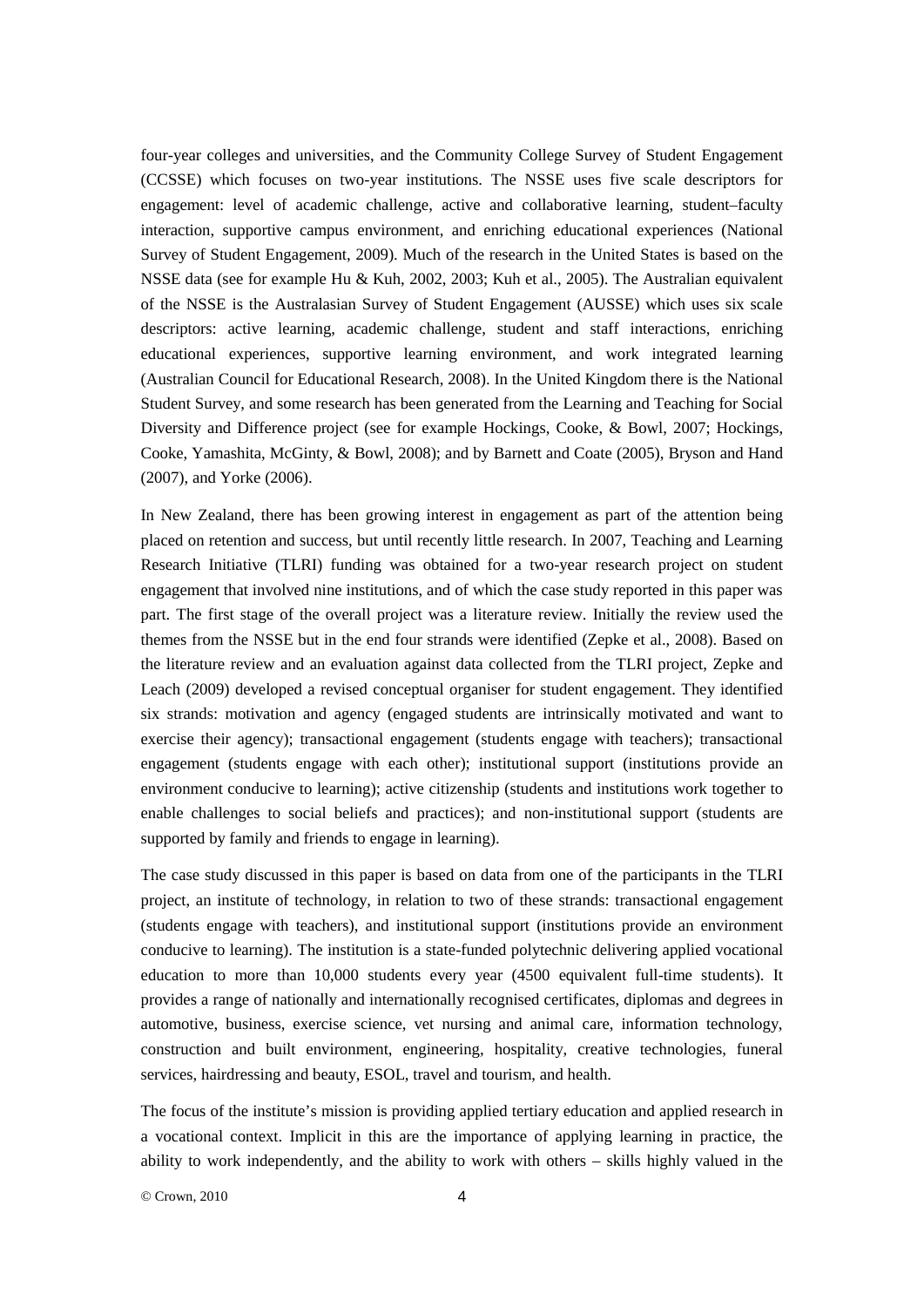workplace. The institute also has a commitment to fulfilling its Te Tiriti O Waitangi obligations, meeting the needs of Pacific peoples, and supporting the learning needs of all students. This case study reports on the extent to which these elements of institutional mission were being met and whether there were differences between ethnic groups and types of programme.

# **Method**

Three sources of data collected as part of the TLRI project were used in this case study: a student questionnaire ( $n = 155$ ), follow-up interviews with 10 students, and a teacher survey ( $n = 48$ ). In the student questionnaire, data was drawn from question 2, which focused on transactional engagement and institutional support. This question asked respondents to evaluate 26 items using two four-point scales: one asked how important the item was (very important, important, not important, or no importance), and the other asked how well it was being done (very well, quite well, not well, or poor). The 26 items covered transactions between teachers and students, transactions within the wider institution, and the effect of the teaching environment. The same 26 items (with some minor wording changes) were used in the teacher survey. This case study uses data from questions 2 and 3 in the teacher survey. Question 2 asked teachers how important they thought the items were to students on a four-point scale (very important, important, little importance and no importance), and question 3 asked teachers what priority these had in their teaching practice on a four-point scale (top, high, low or no priority). Descriptive statistical techniques were employed to analyse the data. Qualitative data from the interviews were also collected and used to supplement the quantitative data from the questionnaires.

# **Results**

The results for the 26 items from the student survey are in Table 1. The table shows how important the item was (% very important or important), how well the item was being done (% quite or very well), and the difference between the two ratings. For the purposes of analysis, a rating greater than 80 percent is considered "high", between 50 percent and 80 percent "medium", and below 50 percent "low".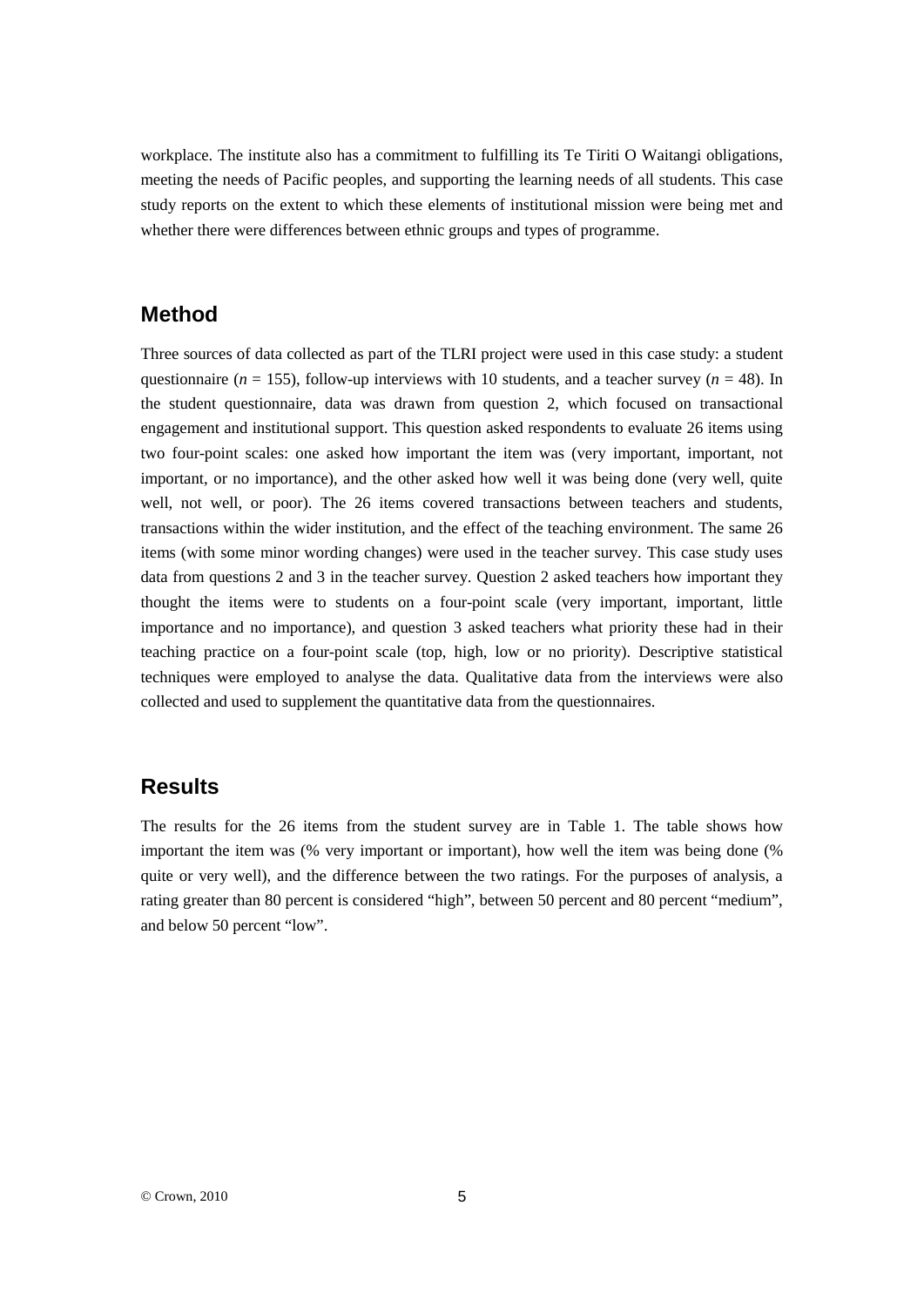| Item                                                                      | Importance<br>% | How well done<br>$\frac{0}{0}$ | <b>Difference</b><br>% |  |
|---------------------------------------------------------------------------|-----------------|--------------------------------|------------------------|--|
| Teachers teaching in ways that enable me to learn                         | 99              | 90                             | -9                     |  |
| Learning to use subject knowledge in practice                             | 99              | 89                             | $-10$                  |  |
| Teachers providing feedback that improves my learning                     | 98              | 87                             | $-11$                  |  |
| Teachers providing prompt feedback                                        | 97              | 86                             | $-11$                  |  |
| Teachers being enthusiastic about their subject                           | 97              | 91                             | -5                     |  |
| Receiving helpful guidance and advice about my study                      | 97              | 86                             | -11                    |  |
| Teachers making the subject really interesting                            | 95              | 91                             | -5                     |  |
| Having access to the learning resources I need                            | 95              | 88                             | -8                     |  |
| Being challenged by the subject I am learning                             | 95              | 92                             | -4                     |  |
| Staff creating a pleasant learning environment                            | 95              | 88                             | -8                     |  |
| Teachers providing opportunities to apply my learning                     | 94              | 85                             | -9                     |  |
| Teachers challenging me in helpful ways                                   | 93              | 86                             | $-7$                   |  |
| Knowing how to contact people to get help                                 | 93              | 88                             | -5                     |  |
| Teachers caring about my learning                                         | 92              | 92                             | 0                      |  |
| Teachers making themselves available to discuss my learning               | 91              | 84                             | -7                     |  |
| Knowing how to find my way around                                         | 90              | 84                             | -6                     |  |
| Being given information on how systems work                               | 86              | 77                             | -9                     |  |
| Teachers valuing my prior knowledge                                       | 82              | 82                             | 0                      |  |
| Learning support services being available at the times I need them        | 79              | 87                             | 7                      |  |
| Teachers encouraging me to work independently                             | 79              | 90                             | 11                     |  |
| Teachers recognising that I have family and community<br>responsibilities | 76              | 76                             | 0                      |  |
| Teachers encouraging me to work with other students                       | 76              | 89                             | 13                     |  |
| Learning to effect change in the community/society                        | 74              | 82                             | 8                      |  |
| Teachers recognising that I am employed                                   | 72              | 79                             | 7                      |  |
| Being encouraged to question teachers' practice                           | 71              | 73                             | 2                      |  |
| Having my cultural background respected                                   | 68              | 88                             | 20                     |  |
| Mean                                                                      | 88              | 86                             |                        |  |
| Standard deviation                                                        | 10              | 5                              |                        |  |

# Table 1 **How important are these to your learning and how well are they being done? % very important or important, and very or quite well**

\* Statistically significant difference at 5% level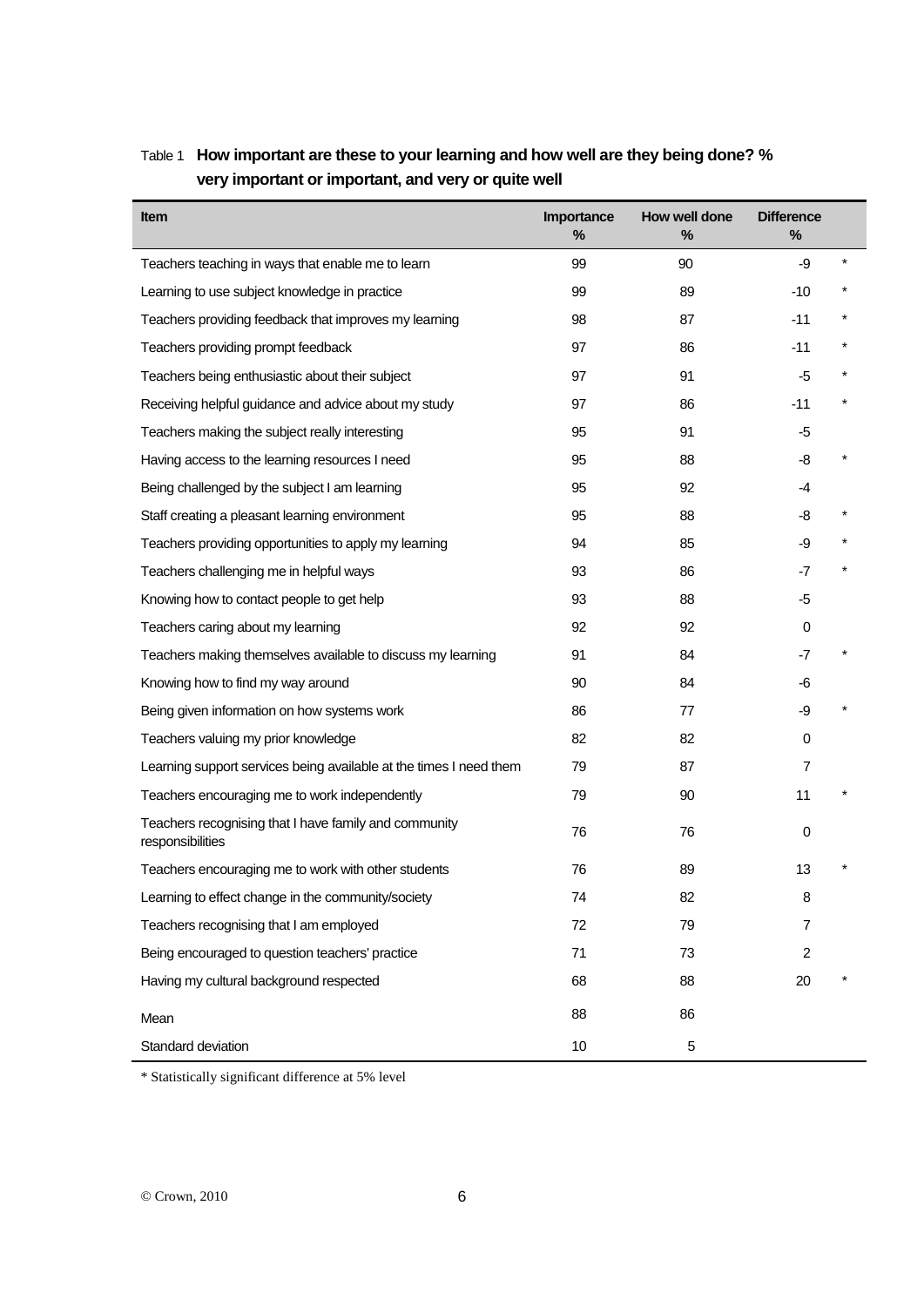About two-thirds of the items were rated "high" importance. Most of these related to direct transactions between teachers and students. The importance of student engagement with their teachers was reinforced in the interviews. When asked about the things that engaged their interest in the subjects they were studying, two themes dominated. One was interest in the subject: "it's all about a passion what I'm doing … always had an interest in [subject]" (6); "[subject] that's my passion" (10). The other was the teacher: "to have good teachers definitely helps" (2); "I found the tutor very good. It makes a big difference" (3). Even when interest in the subject was low, a good teacher was able to engage the students. One student commented that they had never liked a particular subject, but that they "had a really friendly teacher [who] made it easier to learn" (2). Another was worried that a subject would be boring but found that the teacher "was good and made it easy to understand" (1). Students wanted interaction: "encouraging questions and to-ing and fro-ing  $\ldots$  that is important because that's where you learn" (3); "student interaction was great" (5); "that's why I came to [polytech], to be in a classroom and be surrounded by other students" (3). They also wanted a relationship with their teachers that was based on respect: "they don't talk down to you" (5).

> It's not like they are superior – they are on the same level as you … to be spoken to like a human being ... at [secondary] school sometimes you get treated like crap ... they respect us and that helps, makes us want to learn. (6)

Teacher interest in supporting and encouraging student learning was also important. This ranged from low key support and encouragement to more active involvement and help:

> They are on the same level as you but they know more … and want to show you. … They come over and are interested in what you are doing – they come over and ask questions. … They have enthusiasm and it rubs off. … They are not superior but someone [who] helps you. (6)

They push you … it's really good … if you are about to give up she gets persuasive. (4)

Items in Table 1 related to support services, working independently and with others, family and community commitments, and cultural background were less important. In relation to support services, the findings are consistent with earlier research that most students use few support services but for those that use them they are crucial (Wilson, 2006). In the interviews, several students referred to specific instances where support services had helped; for example, the students' association had helped one student with an issue: "they were good – we got a resolution" (3). Another used the learning centre for help with her first essay – "he was helpful and really great" (5) – but had not needed them since. Another used learning support for only one subject: "[it] was really tough and one of the people from the [learning] support services helped me so much" (10). Nearly all the students interviewed also referred to the support given by their teachers and how important this was for their learning: "if I'm struggling I talk with my tutor" (6). For most, their teachers were the first point of call if they didn't understand something followed by the learning centre: "the tutors are really good – you can go straight to them. If they can't give you detail on everything there is the learning centre and they are very good" (4).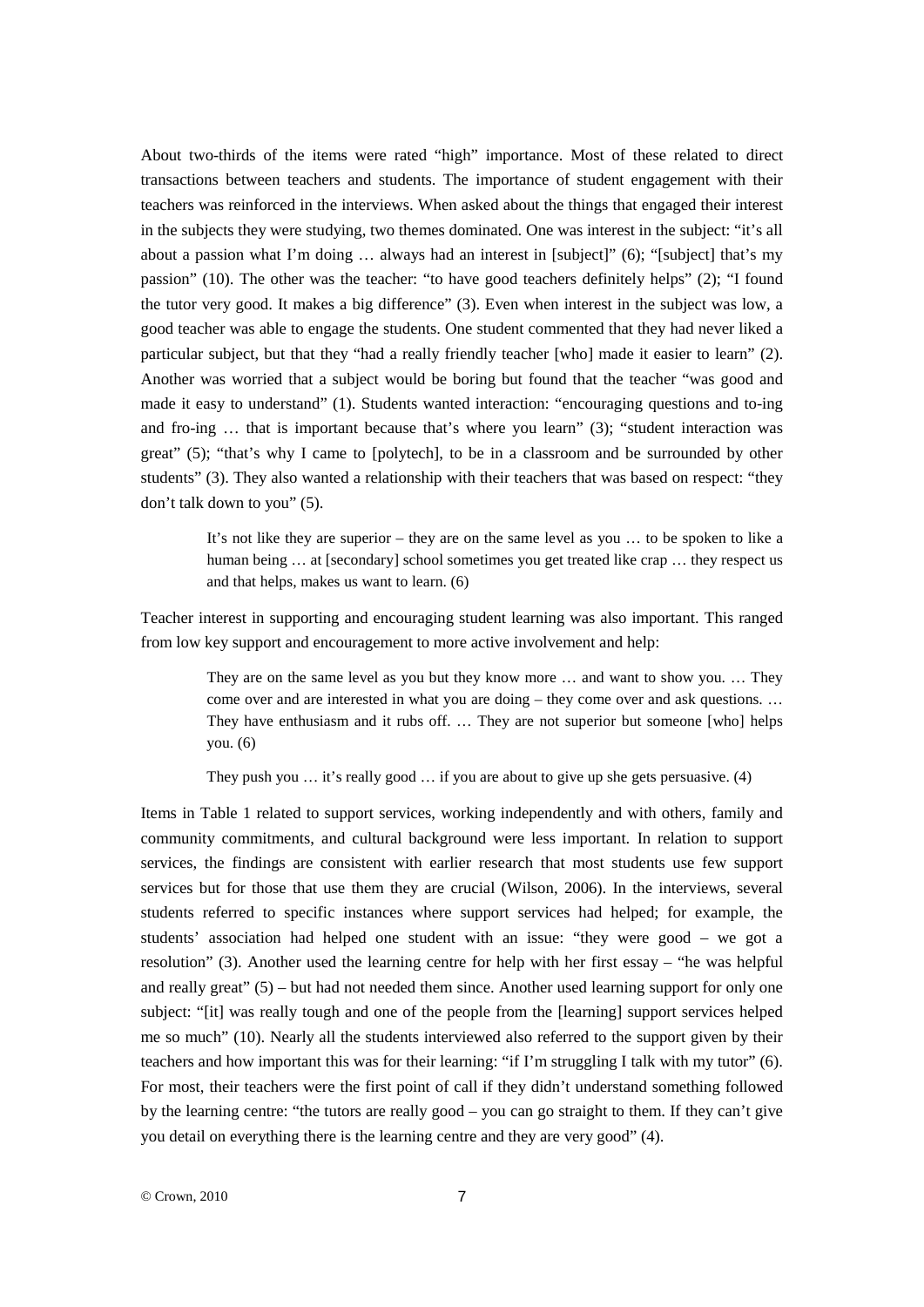By way of comparison, teachers were asked how important they thought each of the 26 items was to students. Figure 1 compares these ratings with the student ratings. For most of the items the student and teacher ratings were similar. The overall means were the same (88 percent), although the teacher ratings were more varied (standard deviation 14 percent versus 10 percent for the student ratings). However, four outliers are evident: knowing how to work within organisational rules, information about how the administration works, learning to effect change in the community, and having cultural background respected. The first three were more important to students than teachers had thought they would be and the fourth was less important. All four differences were statistically significant at the 5 percent level.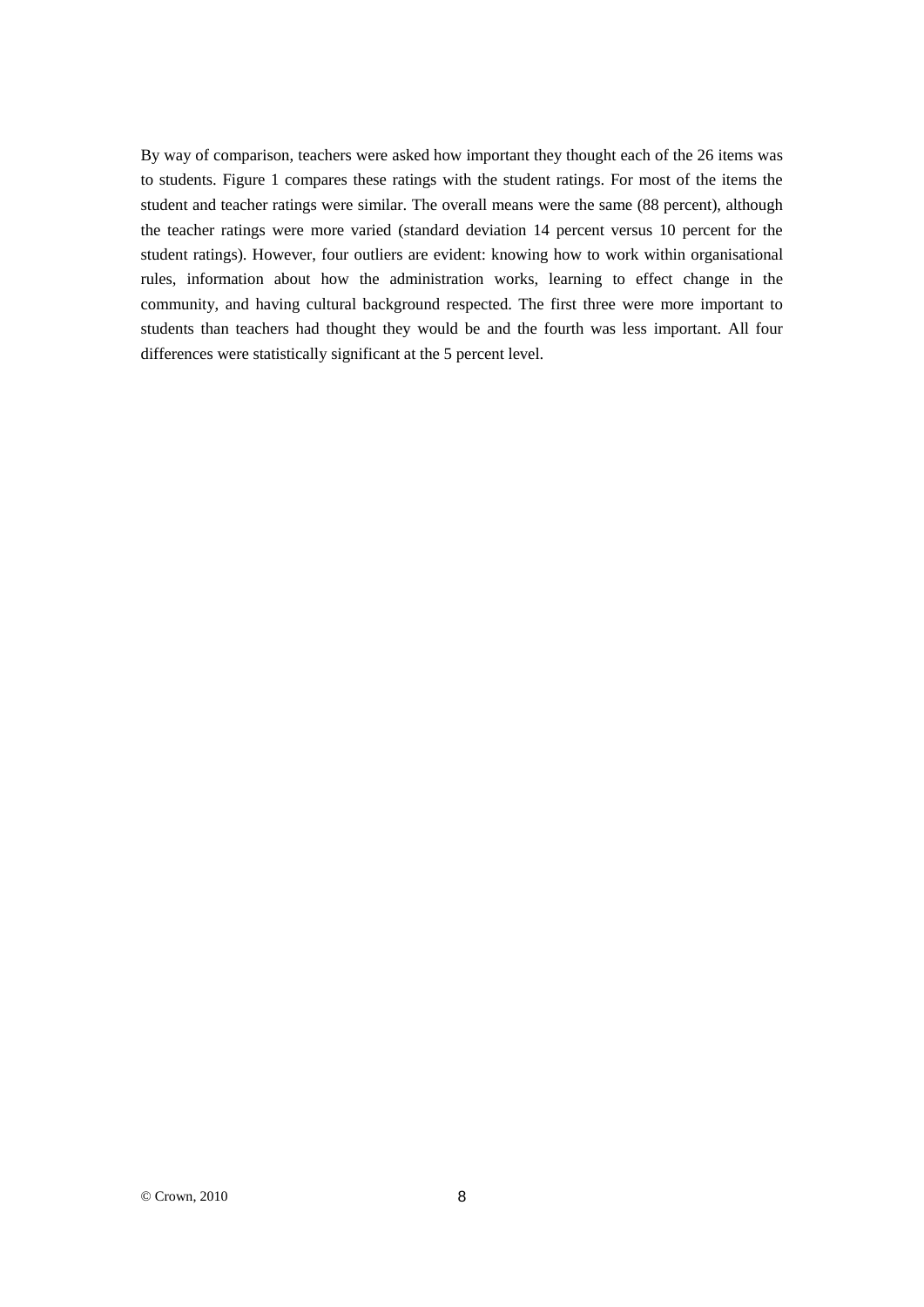

#### Figure 1 **Importance to students—teacher and student ratings compared**

The survey also provided data on how well the 26 items were performed by the institute. In Table 1 these are compared with the importance ratings, and differences that were statistically significant at the 0.05 level indicated. The data in Table 1 shows that although the overall mean ratings were similar, there were differences between the importance and performance ratings for many of the individual items. These differences indicate the extent to which student expectations (importance) have been met by the institute (performance).

The ratings for the items where the importance–performance gaps were statistically significant are shown in the scatter chart in Figure 2. Lines to indicate the 80 percent high/medium cut-offs have been plotted on the chart. Also shown is the line where the importance and performance ratings are equal. Points above this line indicate items where performance exceeded expectations, while points below the line indicate that expectations have not been met. The high/medium cut-offs divide the items into four quadrants: upper right – high importance and high performance; lower left – medium importance and medium performance; lower right – high importance but medium performance; and upper left – medium importance but high performance. Of particular interest are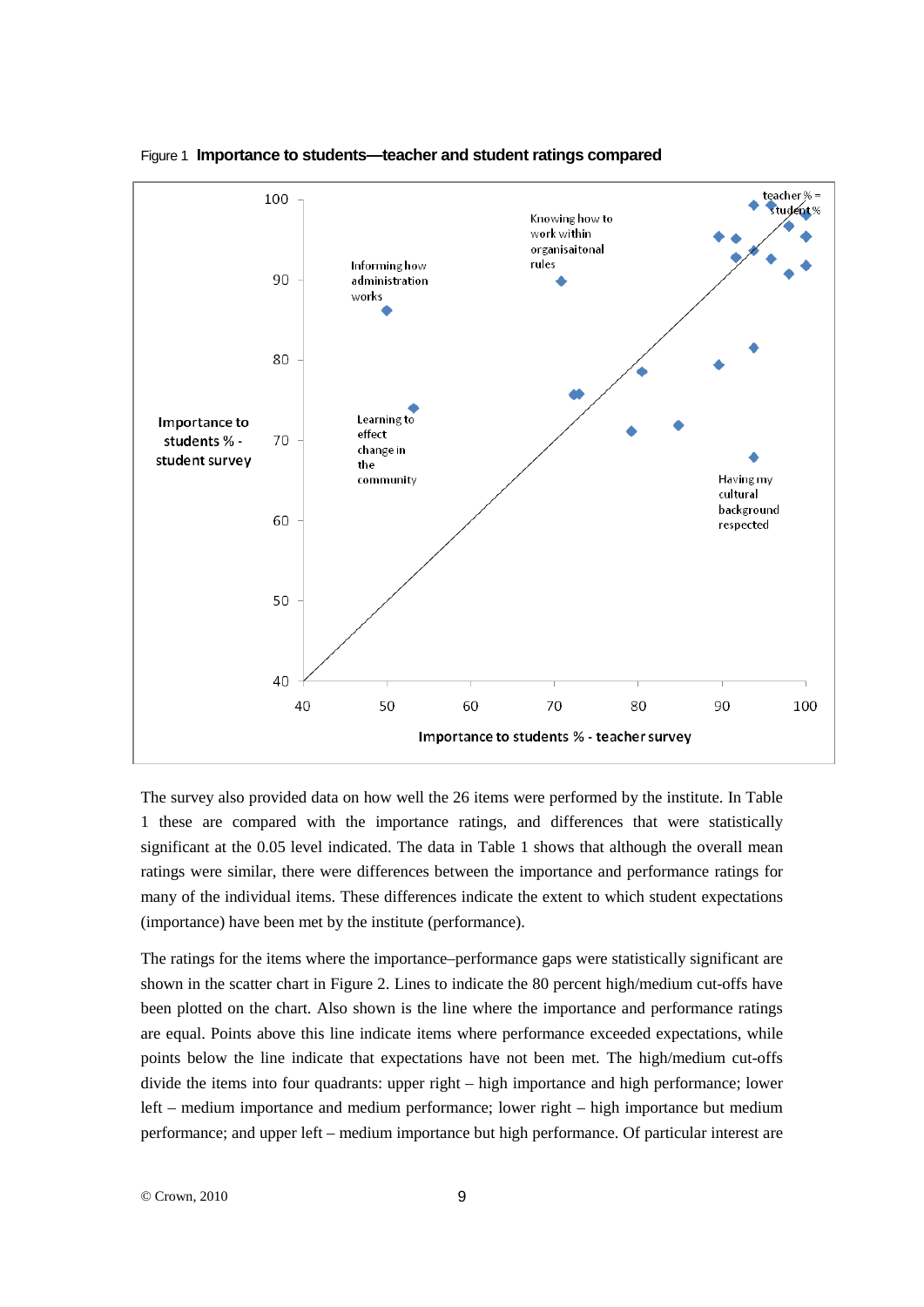the items in the upper left and lower right quadrants where there is a mismatch between expectations and performance. These are discussed below.

Student expectations were also compared with teacher priorities to see whether teacher priorities were aligned with student preferences. In the teacher survey, respondents were asked what priority they placed on each of the 26 items in their teaching practice on a four-point scale (top, high, low, no priority). The percentage of teachers placing a high or top priority on each item is compared with the student importance ratings. The results are shown in Table 2.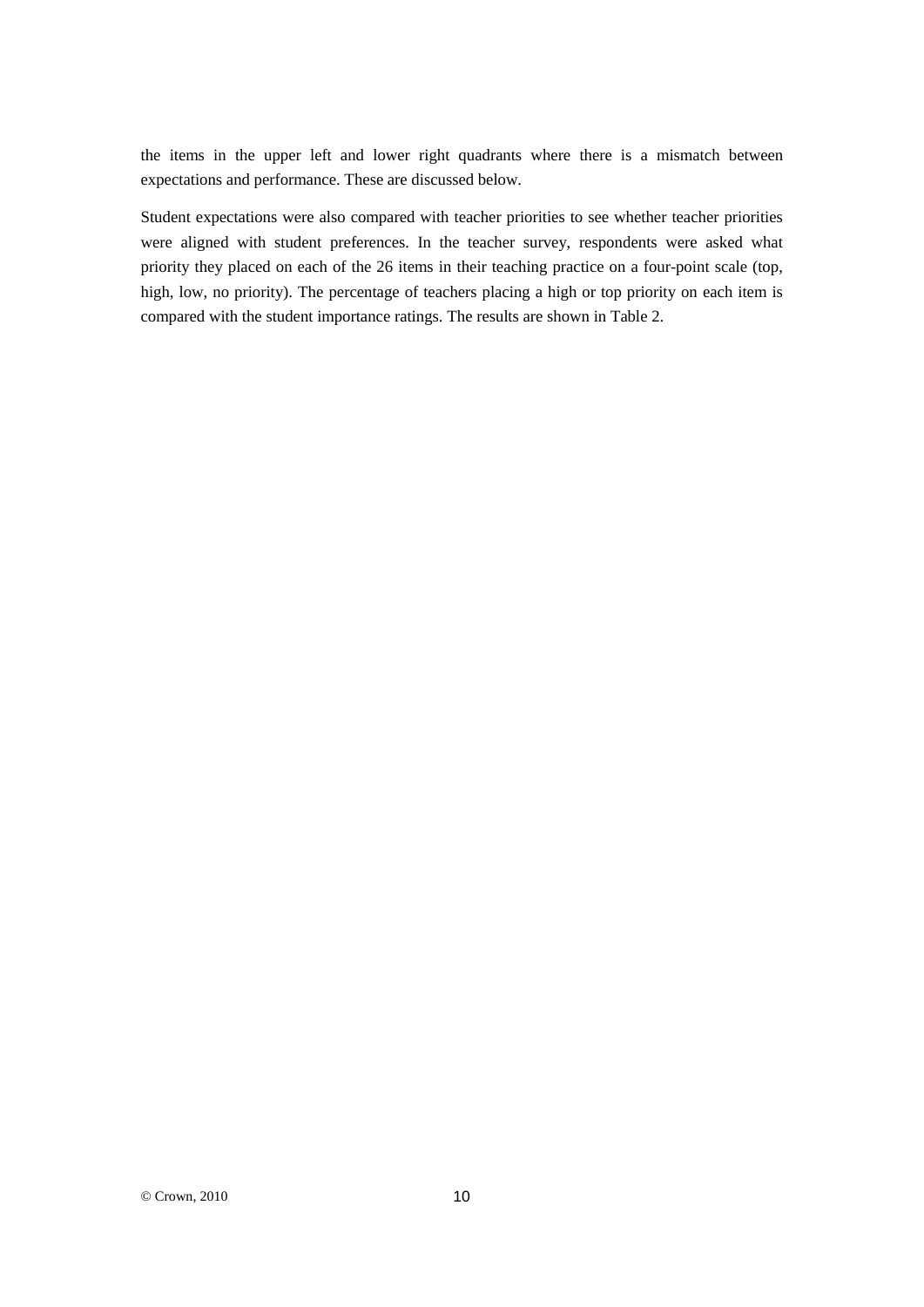

Figure 2 **Importance and performance compared—significant differences only**

Most items (17) in Figure 2 were in the upper right quadrant, indicating that the institutution did most of the things that mattered to students quite well. There is, however, a suggestion that the institution may not have fully met student expectations in relation to these, a finding consistent with those for the other institutions in the TLRI project (Zepke, Leach, & Butler, 2008).

Two of the items in the upper right quadrant in Figure 2, "learning to use subject matter in practice" and "providing opportunities to apply my learning", relate closely to the institute's mission to provide applied vocational learning. Teachers also accorded these items high priorities in their practice (98 percent and 94 percent – see Table 2). Students in the survey, particularly those enrolled in practical trades courses, commented on the importance of linking theory to practice and the importance of teachers relating their teaching to the "real" world: "most of them [tutors] have been in [industry] for years and have practical experience and they … relate it to the real world" (2). One student explained that they found the theory tricky, but that when it was related to the practical "it clicks" (9). On the other hand, if there is "a tutor who just stands there and [talks] … we're not going to learn much" (9). In this regard timetabling may be important. There was evidence that in some instances the timetabling separated the theory and practical and therefore discouraged a linking of theory and practice: "in the morning we have a theory class … we usually go through a book a week … so theory in the morning and practical later".

There is one item in the lower right quadrant in Figure 2, "being given information on how systems work". Importance was "high" but the institution did not perform well in this regard. This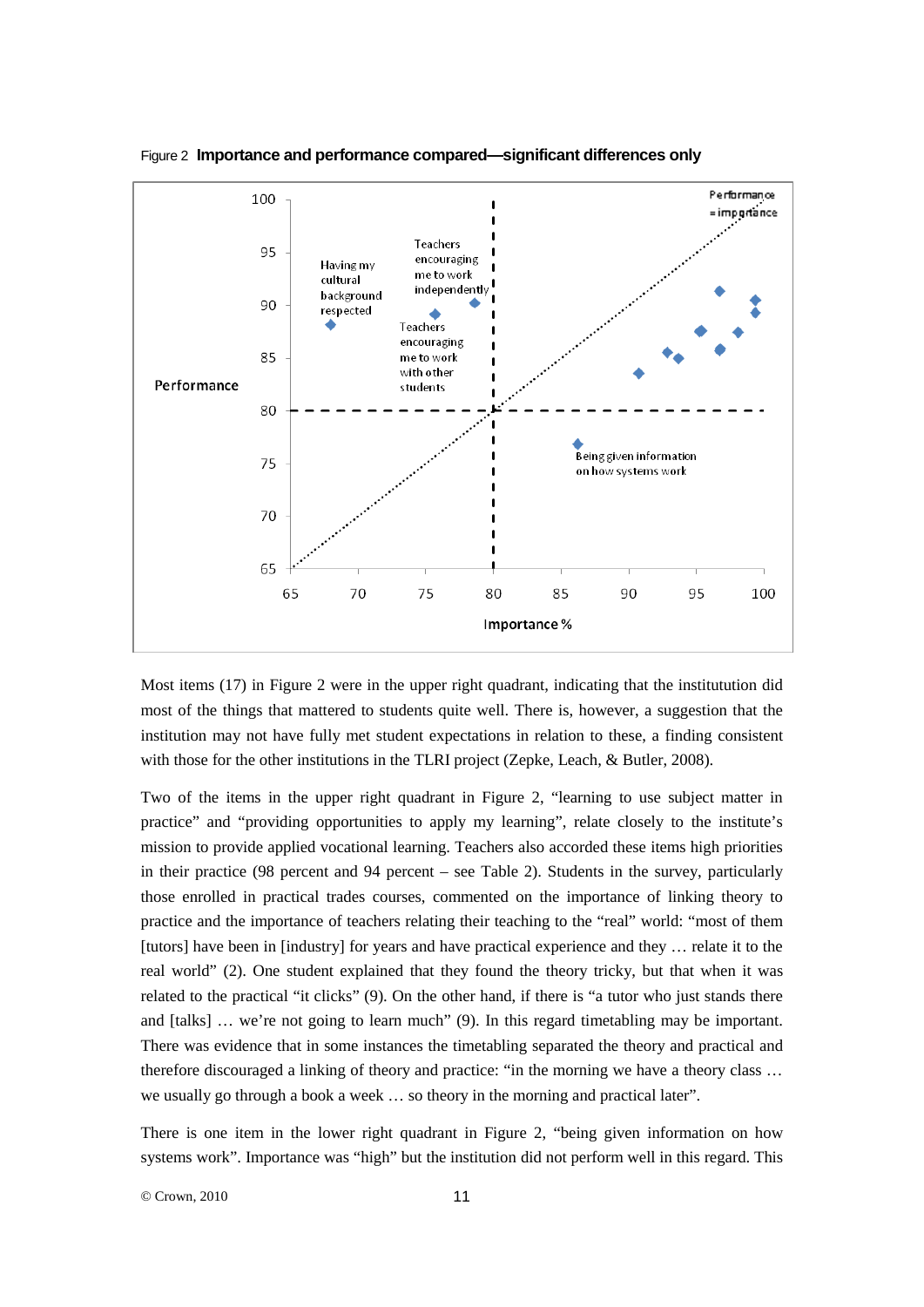item was also accorded relatively low priority by teachers with only 42 percent according it top or high priority. Similarly, the item "helping students with organisational guidelines" received a priority rating of 71 percent compared to a student importance rating of 90 percent. The interviews provided two examples related to these. One student commented in relation to her first assignment that she had been unaware of the options for obtaining help:

> I didn't understand. … All those big words and I was scared to go and ask the tutor. I didn't know they would do that here. After the first assignment they told us. We were told to go to them.  $(4)$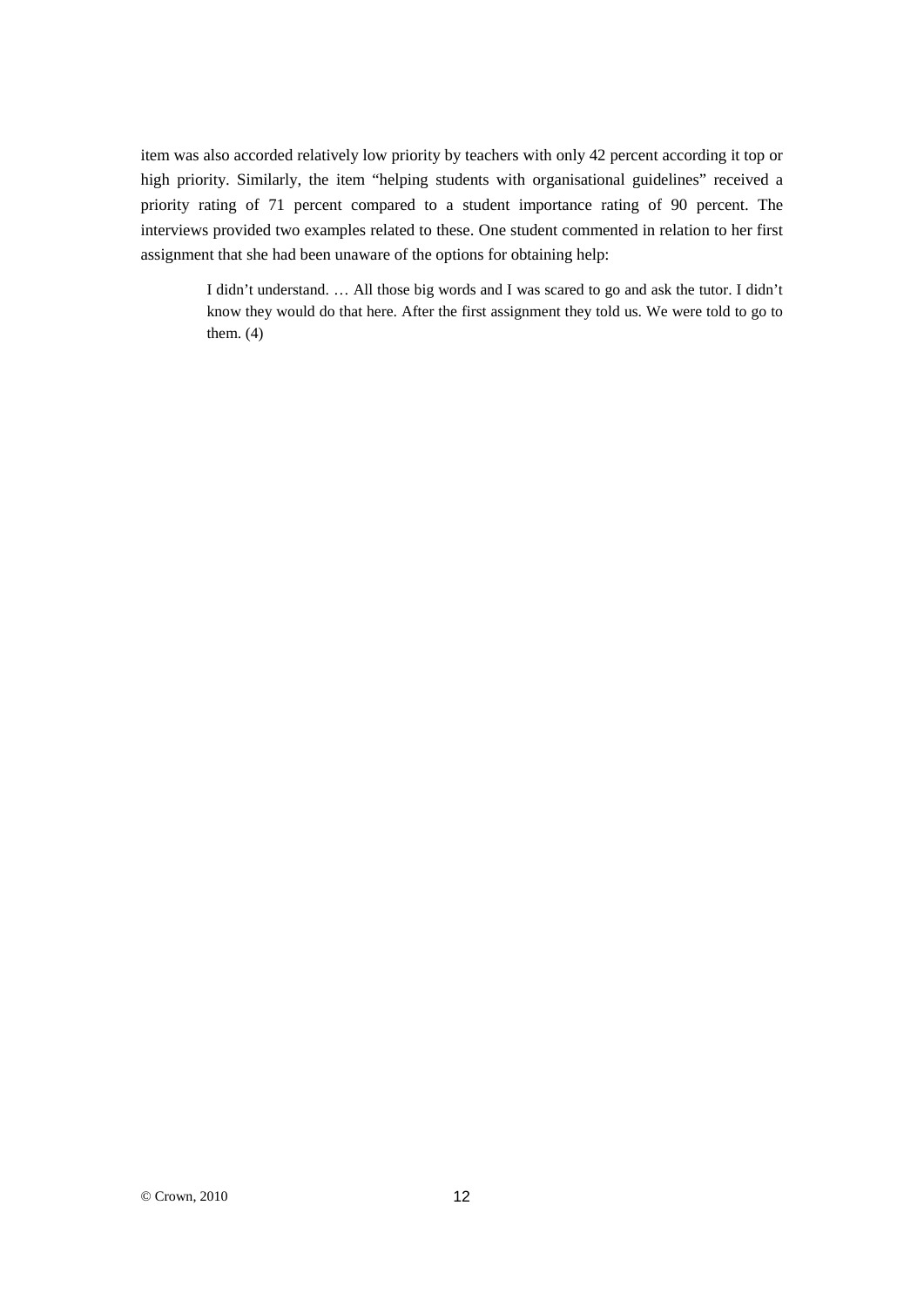|                                                                      | Student survey –<br>importance     | Teacher survey -<br>priority in practice |                   |
|----------------------------------------------------------------------|------------------------------------|------------------------------------------|-------------------|
| Item                                                                 | (% important or<br>very important) | (% top or high<br>priority)              | <b>Difference</b> |
| Informing students about how the administration works                | 86                                 | 42                                       | -45               |
| Students having their cultural background respected                  | 68                                 | 98                                       | 30                |
| Teachers accommodating students who are employed                     | 72                                 | 52                                       | -20               |
| Helping students work within organisational rules, guidelines        | 90                                 | 71                                       | -19               |
| Teachers encouraging students to work independently                  | 79                                 | 96                                       | 17                |
| Students learning to effect change in the community/society          | 74                                 | 57                                       | $-17$             |
| Teachers recognising students' family and community responsibilities | 76                                 | 60                                       | -16               |
| Teachers encouraging them to work with other students                | 76                                 | 92                                       | 16                |
| Students being encouraged to question and challenge teachers         | 71                                 | 85                                       | 14                |
| Learning support services being available when needed                | 79                                 | 92                                       | 12                |
| Teachers valuing students' prior knowledge and experience            | 82                                 | 92                                       | 10                |
| Teachers caring about students' learning                             | 92                                 | 100                                      | 8                 |
| Teachers making themselves available to discuss students' learning   | 91                                 | 98                                       | $\overline{7}$    |
| Students being challenged in helpful ways                            | 93                                 | 98                                       | 5                 |
| Students being challenged by the subject they are learning           | 95                                 | 92                                       | -4                |
| Teachers providing prompt feedback                                   | 97                                 | 100                                      | 3                 |
| Students knowing how to contact people to get help                   | 93                                 | 96                                       | 3                 |
| Teachers making the subject really interesting                       | 95                                 | 98                                       | 3                 |
| Students receiving feedback that improves their learning             | 98                                 | 100                                      | 2                 |
| Staff creating a pleasant learning environment                       | 95                                 | 94                                       | $-2$              |
| Students learning to use subject knowledge in practice               | 99                                 | 98                                       | $-1$              |
| Teachers being enthusiastic about their subject                      | 97                                 | 98                                       | 1                 |
| Students receiving helpful guidance and advice about their study     | 97                                 | 96                                       | $-1$              |
| Teachers teaching in ways that enable students to learn              | 99                                 | 100                                      | 1                 |
| Students having access to the learning resources students need       | 95                                 | 96                                       | $-1$              |
| Teachers providing opportunities to apply learning                   | 94                                 | 94                                       | 0                 |
| Mean                                                                 | 88                                 | 88                                       | 0                 |
| Standard deviation                                                   | 10.1                               | 16.7                                     |                   |

# Table 2 **Student importance and teacher priority compared**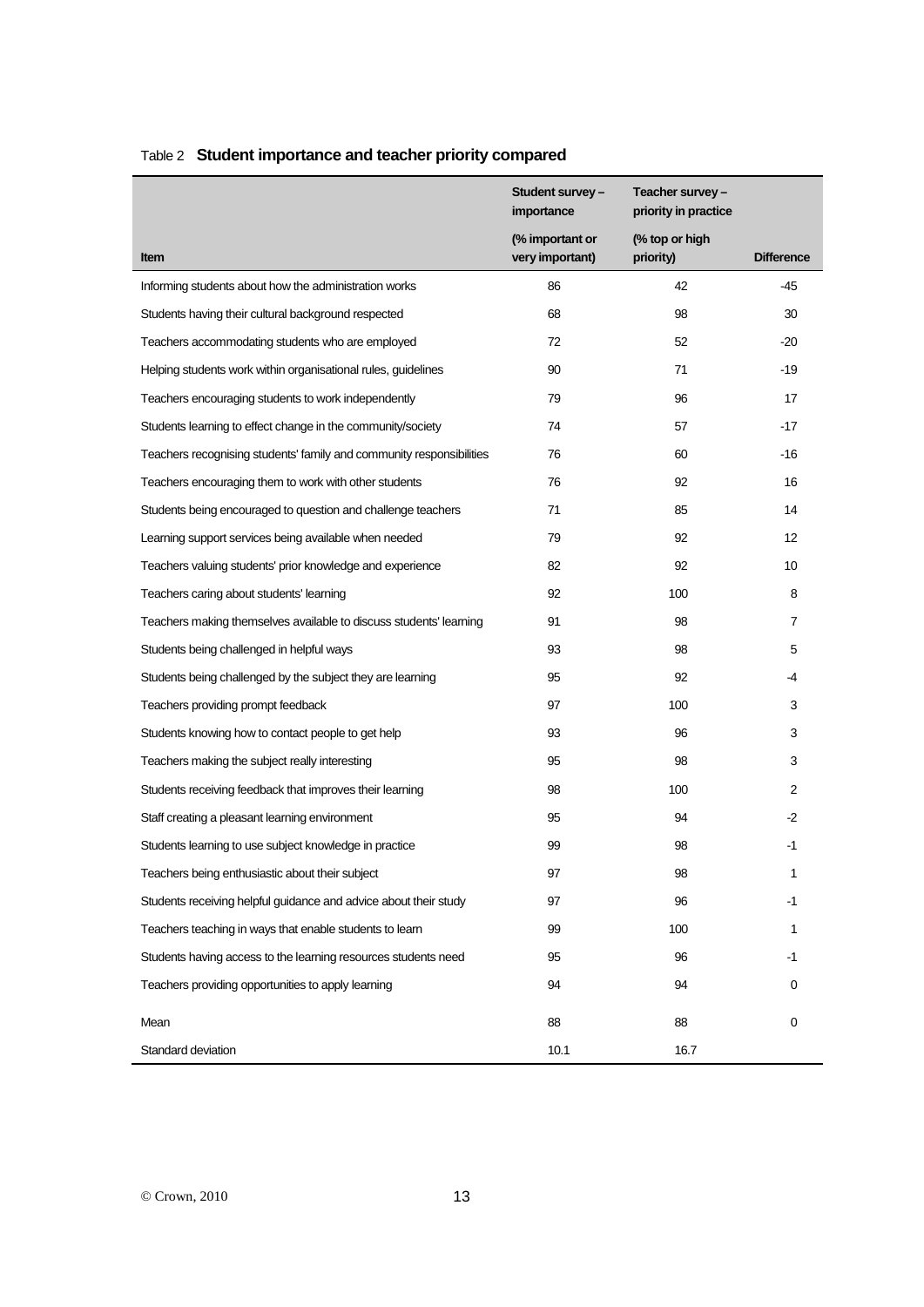The other area where students may not have been given information on how things work related to the institution's online learning facility. Many courses have online materials, but some students did not seem to know how to access them or whether they were important for their learning.

There are three items in the upper left quadrant in Figure 2, indicating items that students did not rate as highly important, but on which the institution performed well. Two of these relate closely to that part of the institution's mission to provide applied learning in a vocational context. The two items "teachers encouraging me to work independently" and "teachers encouraging me to work with other students" were performed well by the institute, and accorded high priority by teachers in practice (96 percent and 92 percent respectively). Both are skills highly valued in the workplace, but they were not rated as important by the respondents.

Although respondents to the survey did not rate being encouraged to work independently as highly important, most students interviewed did indicate that they undertook independent study to help them understand the work. One student's approach to this was to seek understanding rather than "learning it off by heart … [because] if you can't tell somebody what it means you don't really understand it" (7). However, most students interviewed relied on reading and rote learning: "it's best to learn it off by heart … and try and remember it" (1); "we had a topic I didn't have a clue about … I just sat down, got my book out, started reading and looked through the PowerPoint [slides]" (2); "first read through what you need to learn ... keep reading until you [understand] it" (4); and "first of all I do a lot of reading, read over stuff until I get my head around it" (5).

Respondents to the student survey also did not rate being encouraged to work with others as highly important. The interviews suggested there were two aspects to this: (a) working with others in informal groups to discuss work and share problems, and (b) working with others to complete group assessments. In relation to the former there was plenty of evidence in the interviews that students formed groups with other students in their classes "to talk about different issues and problems" (2), and "get different … points of view" (4); and that these informal groups were important for their learning: "it's better than a formal group" (2); "you get a team atmosphere, students helping each other, you learn quite a bit off other students" (3). One student commented on his performance in a correspondence course where there was no interaction with other students:

> Although I passed … I thought I could have done better if I'd been able to knock ideas around … the easiest way to learn is to try to teach someone … when you sit down with another student … you can teach them something they are struggling with and vice versa – that's why you do it and how you learn. (3)

However, several students talked negatively about their experiences with group assessments. This included complaints about "freeloaders": "some people made more effort than others and it was a struggle" (3). Having to sit there and listen to group presentations also received adverse comment from one student who commented: "how much longer is this [presentation] going to go on for … I don't know how much learning I got out of that" (5). Another student found her experience in a group assignment "degrading … [because] one person dominated everyone else … I gave her my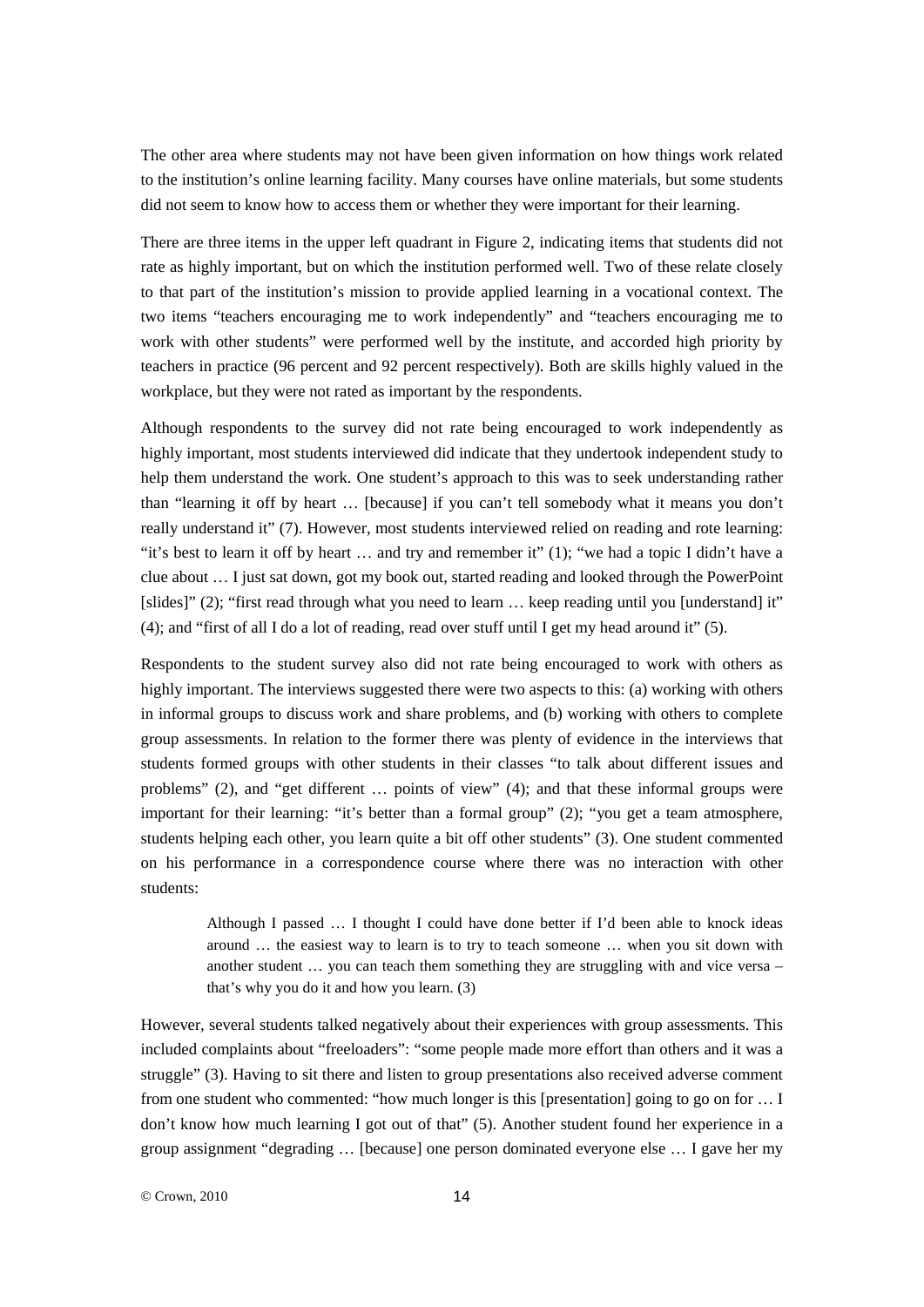[contribution] … and she changed the whole thing – half the words I couldn't pronounce" (4). On the other hand when a group worked well it helped the learning: "getting their knowledge and strengths is good – we worked that out in the first meeting – we worked out our strengths"  $(7)$ .

The institute has a commitment to fulfilling its Te Tiriti o Waitangi obligations and meeting the needs of its culturally diverse student body. In this regard, it was interesting to note that the other item in the upper left quadrant in Figure 2, "having my cultural background respected", was the least important of all the items (68 percent) but that ratings for institutional performance (88 percent) and teacher priority (98 percent) were both high. The data for this item is analysed by ethnicity in Table 3. Although the sizes of the subgroups are relatively small, the data seems to shows that the greater the institutional recognition accorded the cultural background of each group, the less important cultural respect becomes. For those groups operating in an unfamiliar cultural environment, the importance of cultural respect was "high". The data also show that the institute performed well across all ethnic groups. Few students commented on this in the interviews. All said they felt comfortable and at home at the institute, and one Māori student commented favourably on Te Whare Awhina, the institute's Māori support centre, in this regard. An international student commented that inappropriate behaviour can be a barrier to interaction with other students: "for example, pointing a finger is a negative for us but it's a positive for them" (10). However she felt accepted and valued because "everyone is friendly" (10).

|                     | N   | Importance<br>$\%$ | How well done<br>% |
|---------------------|-----|--------------------|--------------------|
| NZ European         | 103 | 53                 | 86                 |
| NZ Māori            | 25  | 70                 | 91                 |
| Pacific             | 13  | 83                 | 100                |
| Asian               | 18  | 94                 | 87                 |
| All non-NZ European | 61  | 84                 | 93                 |

Table 3 **Having my cultural background respected**

The institute is committed to supporting the learning needs of all its students. In this regard it is worth noting that institutional performance (see Table 1) and teacher priority (see Table 2) in relation to the availability of learning support services and access to learning resources were high. However, the items related to accommodating students who were employed and recognising students' family and community responsibilities were both accorded low priority by teachers (52 percent and 60 percent). On the other hand, institutional performance was higher (79 percent and 76 percent).

An analysis of the data according to the type of programme was also carried out to compare the results for certificates and diplomas/degrees. Anecdotally, some teachers thought that certificate students may have been more dependent on their teachers than diploma/degree students and may therefore have rated the importance of direct transactions with their teachers more highly, been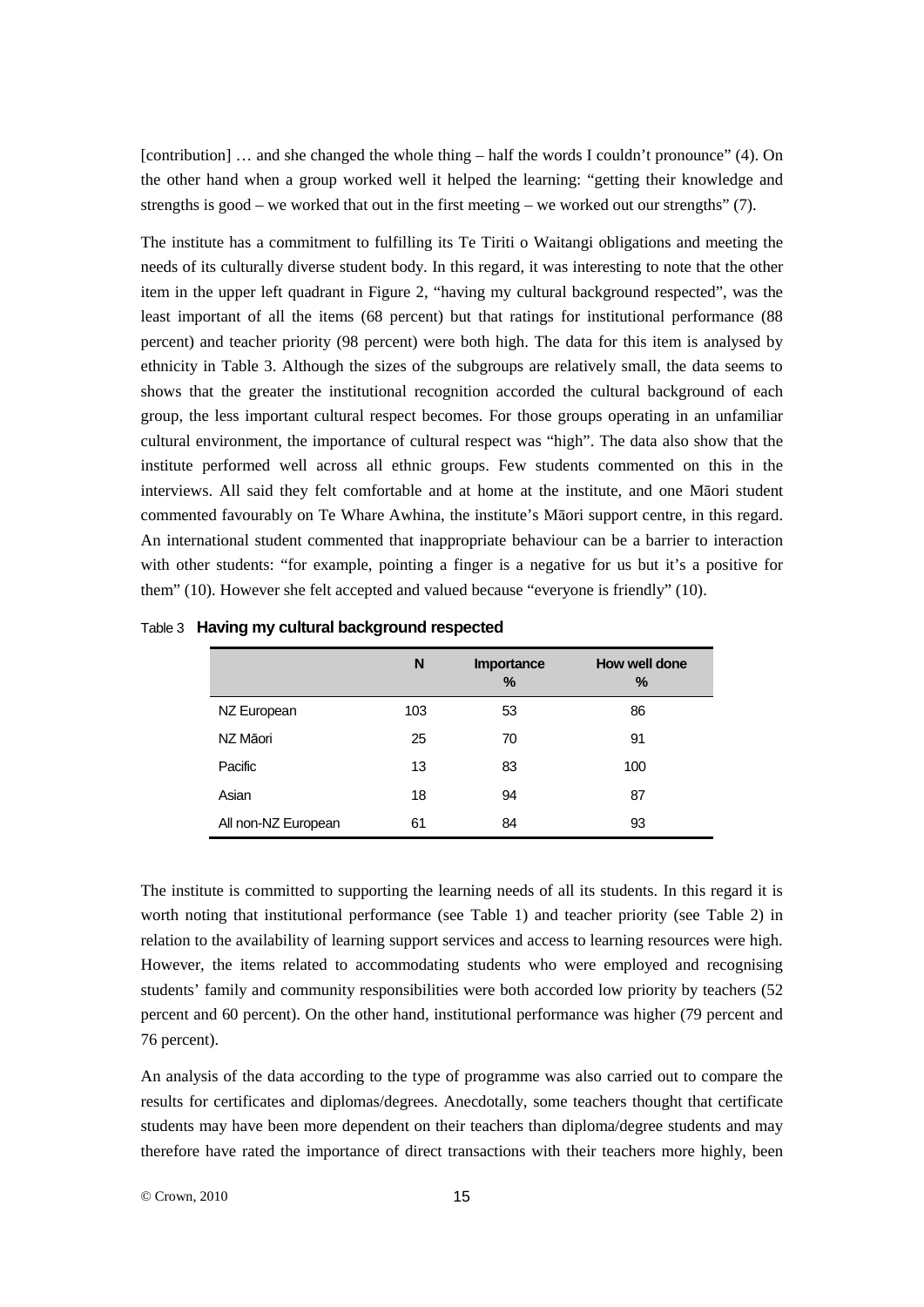more reliant on support and guidance, and less inclined to work independently. Some teachers also thought that certificate teachers may use different teaching approaches in relation to these items and that this may be evidenced by respondents' ratings of how well these were performed.

Tables 4 and 5 show the differences in ratings for certificate and diploma/degree students where the differences were greater than 5 percent. In only four of the 26 items were the differences in importance greater than 5 percentage points (Table 4). None of these differences support the assumptions concerning differing student needs and none were statistically significant (p>0.3). Nine of the differences in the performance ratings were greater than 5% points (Table 5). There was no difference in the performance rating for teachers being 'available to discuss my learning', and a lower performance rating by certificate students for availability of learning support services. On the other hand certificate students rated institutional performance in providing 'information on how systems work', 'prompt feedback', 'feedback that improves my learning', and 'guidance and support' more highly than did diploma/degree students. These differences may suggest greater efforts by certificate teachers to supporting their students. However, none of the differences were statistically significant ( $p$ >0.3). Therefore, it can't be concluded with any certainty that there were differences between certificate and diploma/degree students and their teachers.

### Table 4 **How important are these to your learning? Percentage important or very important**

|                                                 | <b>Certificates</b><br>$(n = 88)$ | <b>Diplomas and degrees</b><br>$(n = 55)$ | <b>Difference</b> |
|-------------------------------------------------|-----------------------------------|-------------------------------------------|-------------------|
| Teachers valuing my prior knowledge             | 86                                | 76                                        | 9.7               |
| Teachers encouraging me to work independently   | 82                                | 75                                        | 6.2               |
| Teachers making the subject really interesting  | 93                                | 98                                        | $-5.2$            |
| Being encouraged to question teachers' practice | 70                                | 76                                        | $-6.5$            |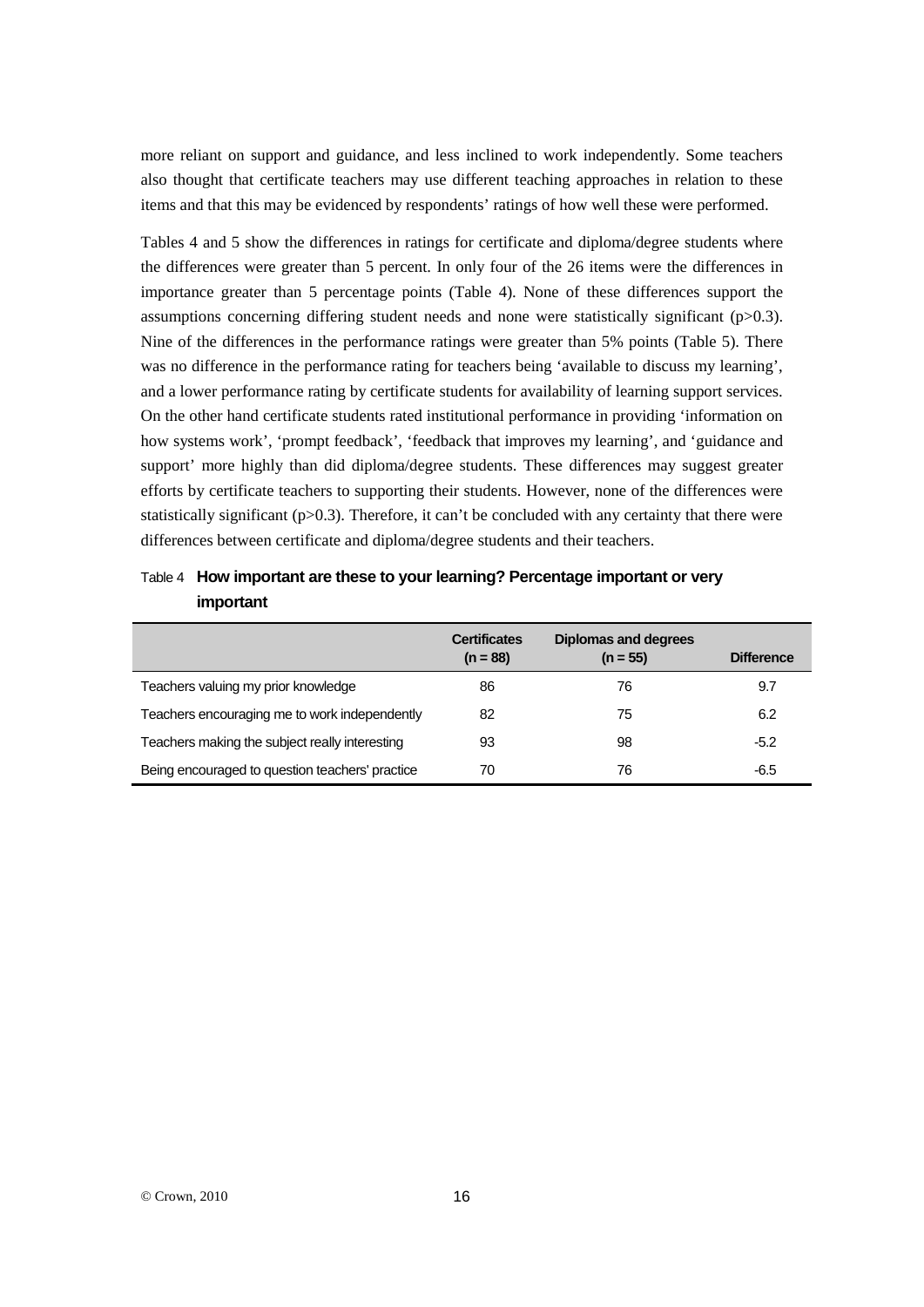|                                                                       | <b>Certificates</b><br>$(n = 88)$ | <b>Diplomas and degrees</b><br>$(n = 55)$ | <b>Difference</b> |
|-----------------------------------------------------------------------|-----------------------------------|-------------------------------------------|-------------------|
| Being given information on how systems work                           | 79                                | 73                                        | 6.4               |
| Receiving helpful guidance and advice about my study                  | 88                                | 82                                        | 6.0               |
| Teachers providing prompt feedback                                    | 89                                | 83                                        | 6.0               |
| Teachers providing feedback that improves my learning                 | 89                                | 84                                        | 5.8               |
| Teachers challenging me in helpful ways                               | 89                                | 83                                        | 5.6               |
| Teachers caring about my learning                                     | 90                                | 96                                        | $-5.5$            |
| Having access to the learning resources I need                        | 85                                | 92                                        | $-7.0$            |
| Learning support services being available at the times I<br>need them | 83                                | 91                                        | $-8.2$            |
| Having my cultural background respected                               | 86                                | 95                                        | $-9.6$            |

### Table 5 **How well were these done? Percentage very well or quite well done**

# **Discussion**

Several themes and implications for practice emerge from this case study. First, the importance of good teaching is reaffirmed in the study. Good teachers can help students learn and help them engage with difficult or unpopular subjects. Students learn best when lessons are interactive, they are provided with prompt and useful feedback, and when they are respected, supported and encouraged. Opportunities to apply learning are also important. This has particular implications for the teaching of "theory" in the practical trades programmes offered by institutes of technology. "Theory" needs to be taught in a practical context, not as a separate component. Teachers need to link theory and practice in their lessons, perhaps by teaching theory in the workshop where possible. Also, separate timetabled theory classes without an immediate link to practical work should be avoided.

Learning support services, while not highly important for most students, play an important role for students who need them. This role is to complement but not replace support and encouragement from teachers. In this regard there is a need for learning support staff and teaching staff to work closely together.

Items related to knowing how things work were not performed well by the institute or given high priority by teachers, but were regarded as important by students. The two examples in the interviews related to information about the help available when completing assignments and the teacher's role in that, and information on the institute's online learning facility. Related to these may be other things that teachers often assume students know; for example, how to research and write an assignment or how to do self-directed study. Given that the institute provides considerable information on these matters via handbooks, course outlines and orientation, an evaluation of the effectiveness of these is needed.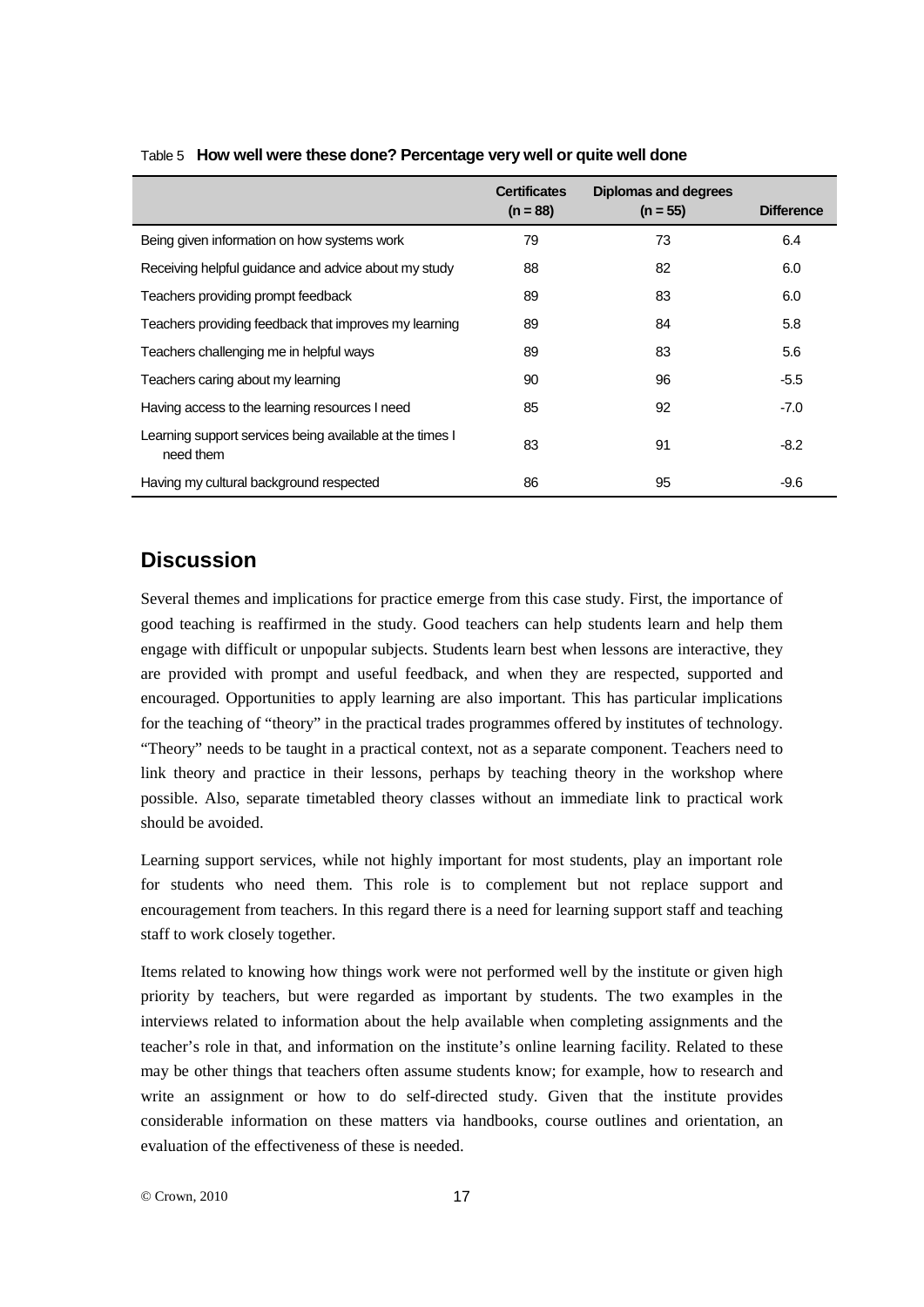Being able to work independently is an important skill for the workplace and important to the institute's mission to provide applied vocational learning. Students did not regard this as very important, but did indicate in the interviews that they undertook quite a lot of independent learning. However, this mostly took the form of reading and rote learning. These do not necessarily suit all subjects or topics, appear to be relatively unappealing ways to learn, and rote learning may encourage surface learning. This may explain the low importance placed on independent learning in the student survey. Teachers may therefore need to provide help, resources and activities to improve students' self-directed learning. It cannot be assumed that students know how to work independently in ways that best suit the material being studied.

The survey results indicated that students did not think being encouraged to work with others was highly important. From the interviews it seemed that this may relate to negative experiences with group assessments. It cannot be assumed that students know how to work effectively in groups and how to manage group difficulties. This suggests that for the benefits of group assessment to be realised, students may need training in these matters. Teachers may also need training so that group assessments are well structured and managed. On the other hand, students reported that working in informal groups with other students to discuss their work and share problems helped them learn. Teachers may have a role to play in fostering this by providing opportunities for interpersonal interactions and relationship building with other students.

The institute attracts a diverse range of students, so it was pleasing that all ethnic groups considered the institute performed well on respect for cultural identity and that teachers accorded this a high priority in their practice. The importance of these efforts was further confirmed by the finding that for students operating in an unfamiliar cultural environment, cultural respect was highly important.

There was no evidence that the needs of certificate and diploma/degree students differed. This suggests that an approach to teaching that focuses on assumed differences (or deficits) between different types of students is not warranted. Good teaching and support is the best approach for helping all students learn. This must be contextualised for the subject and student group being taught, but meeting the needs of different student groups and subjects is core business for teachers, not something just needed for certain groups of students.

In conclusion, this case study has confirmed the importance of transactional engagement (students engage with their teachers and each other), teacher support and guidance, and cultural respect. Areas for action include the teaching of theory, ensuring that students know how things work, developing effective self-directed learning, and the management of group assessment.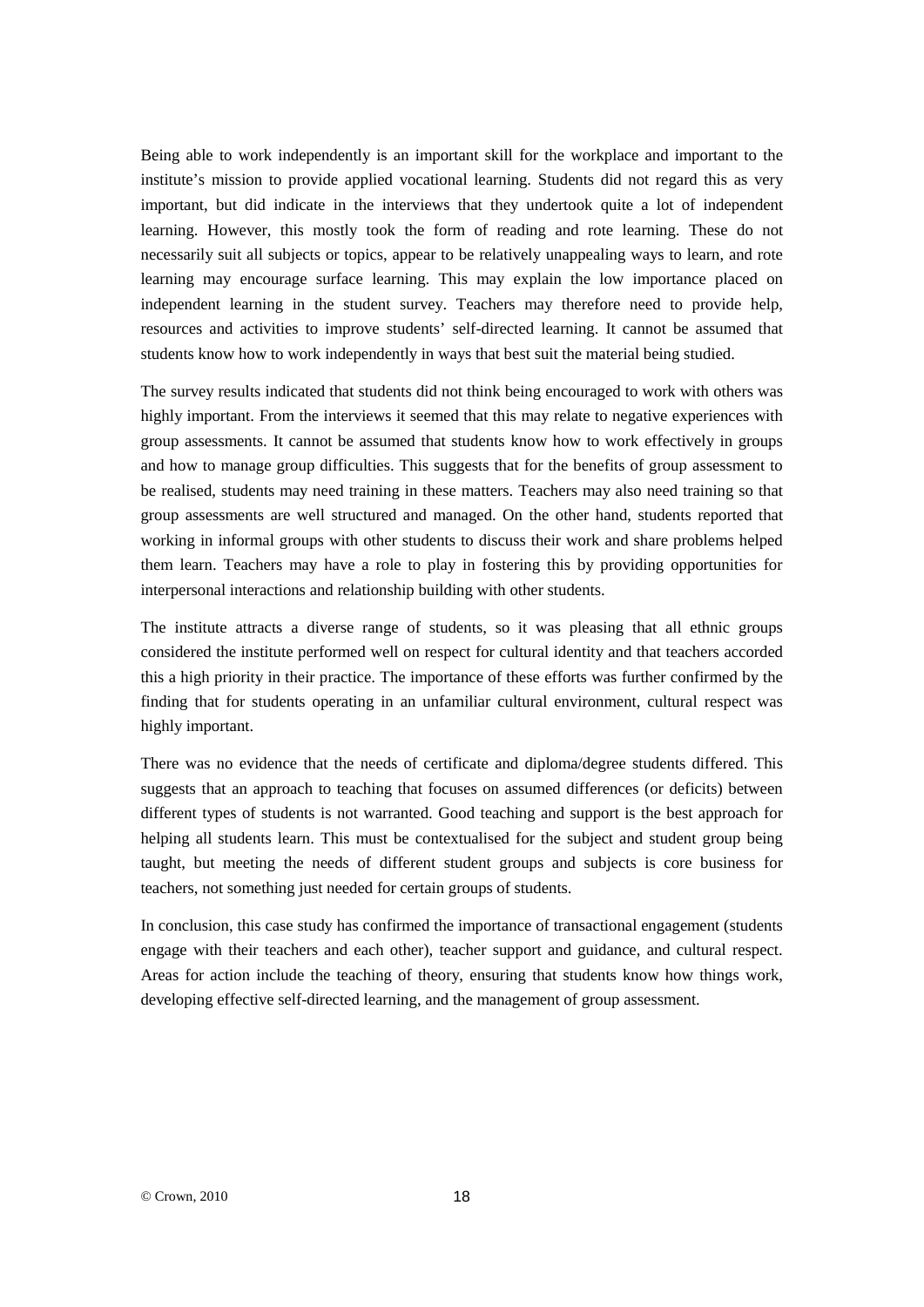# **Acknowledgements**

Warm thanks are extended to Linda Leach and Nick Zepke for their wise and participatory leadership of the TLRI project that this case study is part of, and to the other research partners involved in the project.

# **References**

- Australian Council for Educational Research. (2008). *AUSSE 2008: Australasia university executive summary report*. Retrieved from [http://www.acer.edu.au/documents/](http://www.acer.edu.au/documents/%0bAUSSE_2008-AustraliaUniversity-ExecSum.pdf) [AUSSE\\_2008-AustraliaUniversity-ExecSum.pdf](http://www.acer.edu.au/documents/%0bAUSSE_2008-AustraliaUniversity-ExecSum.pdf)
- Australian Council for Educational Research. (2009). *Engaging students for success.* Camberwell, Vic.: Author.
- Barnett, R., & Coate, K. (2005). *Engaging the curriculum in higher education.* Maidenhead, UK: Society for Research into Higher Education and Open University Press.
- Bryson, C., & Hand, L. (2007). The role of engagement in inspiring teaching and learning. *Innovations in Education and Teaching International*, *44*(4), 349–362.
- Coates, H. (2007). A model of online and general campus-based student engagement. *Assessment and Evaluation in Higher Education, 32*(2), 121–141.
- Hockings, C., Cooke, S., & Bowl, M. (2007). Academic engagement within a widening participation context: A 3D analysis. *Teaching in Higher Education, 12*(5/6), 721–734.
- Hockings, C., Cooke, S., Yamashita, H., McGinty, S., & Bowl, M. (2008). Switched off? A study on disengagement among computing students at two universities. *Research Papers in Education* , *23*(2), 191–201.
- Hu, S., & Kuh, G. (2002). Being (dis)engaged in educationally purposeful activities: The influences of student and institutional characteristics. *Research in Higher Education*, *43*(5), 555–575.
- Hu, S. P., & Kuh, G. D. (2003). Maximizing what students get out of college: Testing a learning productivity model. *Journal of College Student Development, 44*(2), 185–203.
- Krause, K-L. (2005, September). *Engaged, inert or otherwise occupied? Deconstructing the 21st century undergraduate student.* Keynote address presented at the Sharing Scholarship in Learning and Teaching: Engaging Students Symposium, James Cook University, Townsville, Queensland.
- Kuh, G. D. (2001). *The national survey of student engagement: Conceptual framework and overview of psychometric properties.* Bloomington, IN: Indiana University Center for Postsecondary Research and Planning.
- Kuh, G., Kinzie, J., Schuh, J., Whitt, E., & Associates (2005). *Student success in college: Creating conditions that matter*. San Francisco: Jossey-Bass.
- National Survey of Student Engagement. (2009). *Benchmarks of effective educational practice.* Retrieved from [http://nsse.iub.edu/pdf/nsse\\_benchmarks.pdf](http://nsse.iub.edu/pdf/nsse_benchmarks.pdf)
- Wilson, S.J. (2006, November). *Improving student success: Messages from students.* Paper presented at the Effective Teaching and Learning Conference, The University of Queensland, Brisbane, Queensland.
- Yorke, M. (2006, July). *Student engagement: Deep, surface or strategic*? Keynote address presented at the 9th Pacific Rim First Year in Higher Education Conference, Griffith University, Gold Coast Campus, Australia.